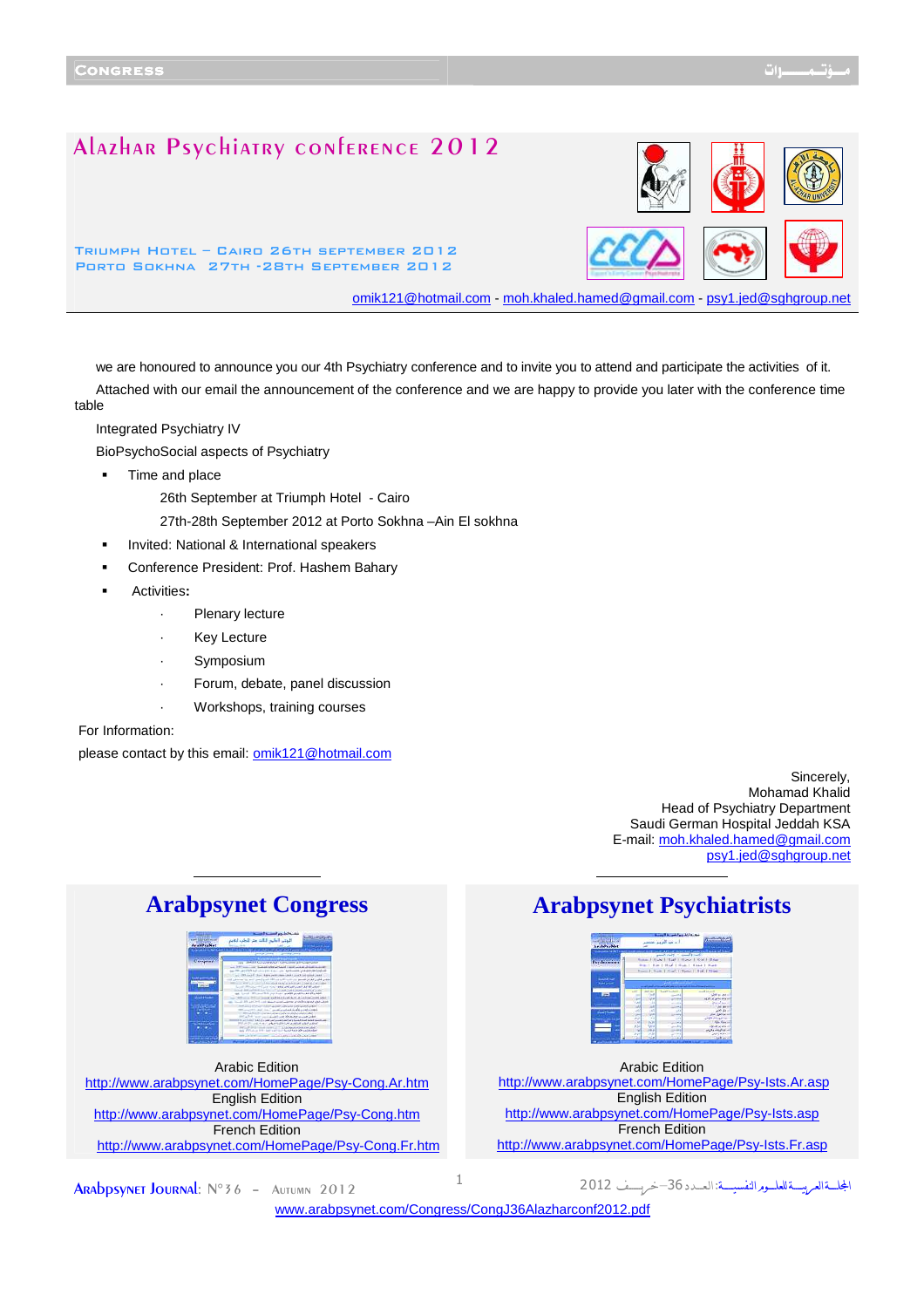

**ARADPSYNET JOURNAL:**  $N^{\circ}36$  - Autumn 2012 <www.arabpsynet.com/Congress/CongJ36Alazharconf2012.pdf>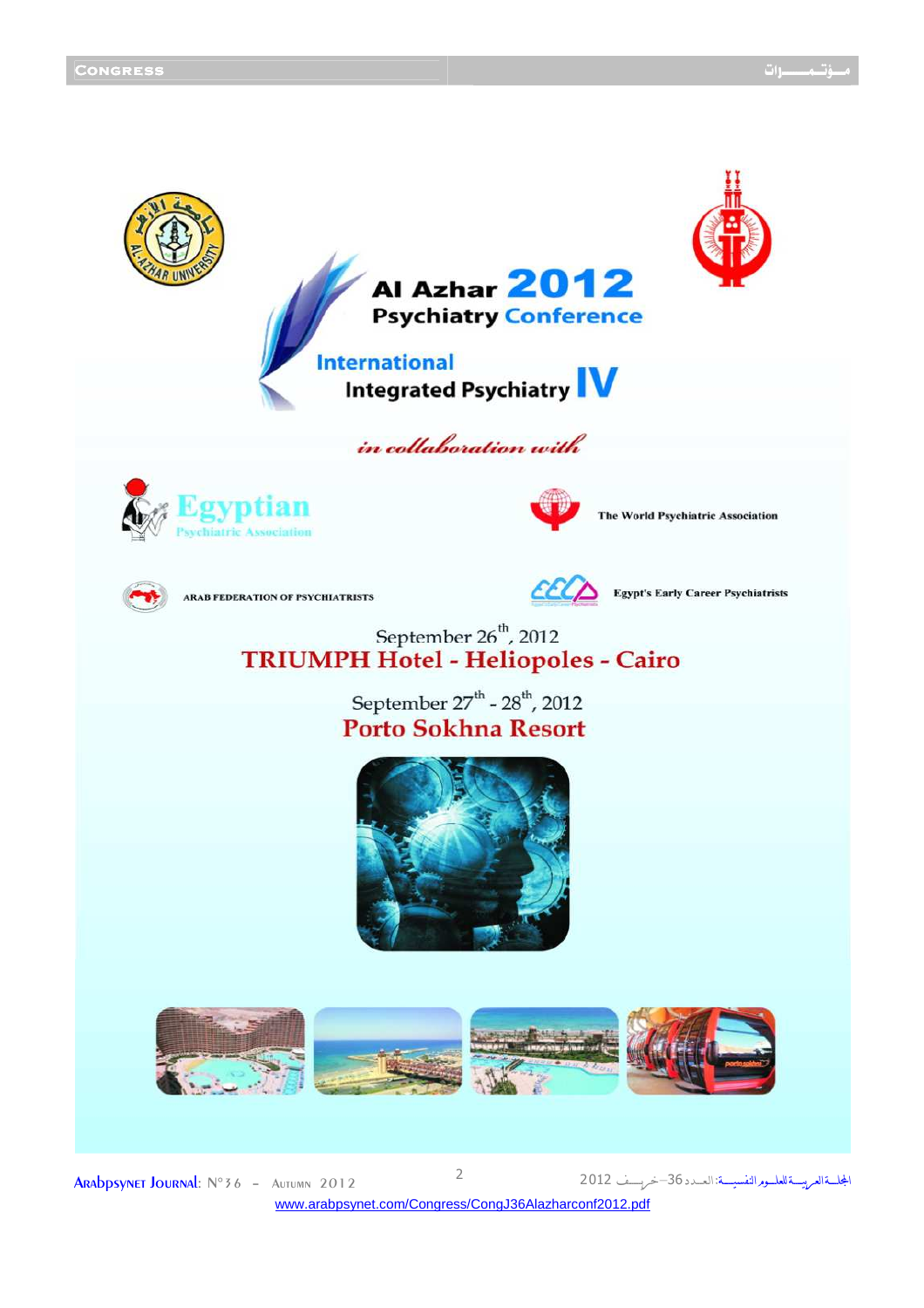المجلسةالعربيسةللعلسور النفسيسة

Al Azhar 2012 **Psychiatry Conference International Integrated Psychiatry IV** 

Under the Patronage of his Excellency

**Prof. Mohamed El Bahy** Dean of Faculty of Medicine - Al Azhar University

Honorary Presidents of Conference

# **Prof. Mohamed Shaalan Prof. Ahmed Shawky Al Akabawy**

President of Conference

**Prof. Hashem Bahary** Cheif of Psychiatry Department - Al Azhar University

Coordinator of Conference

# **Dr. Abdallah Mekky**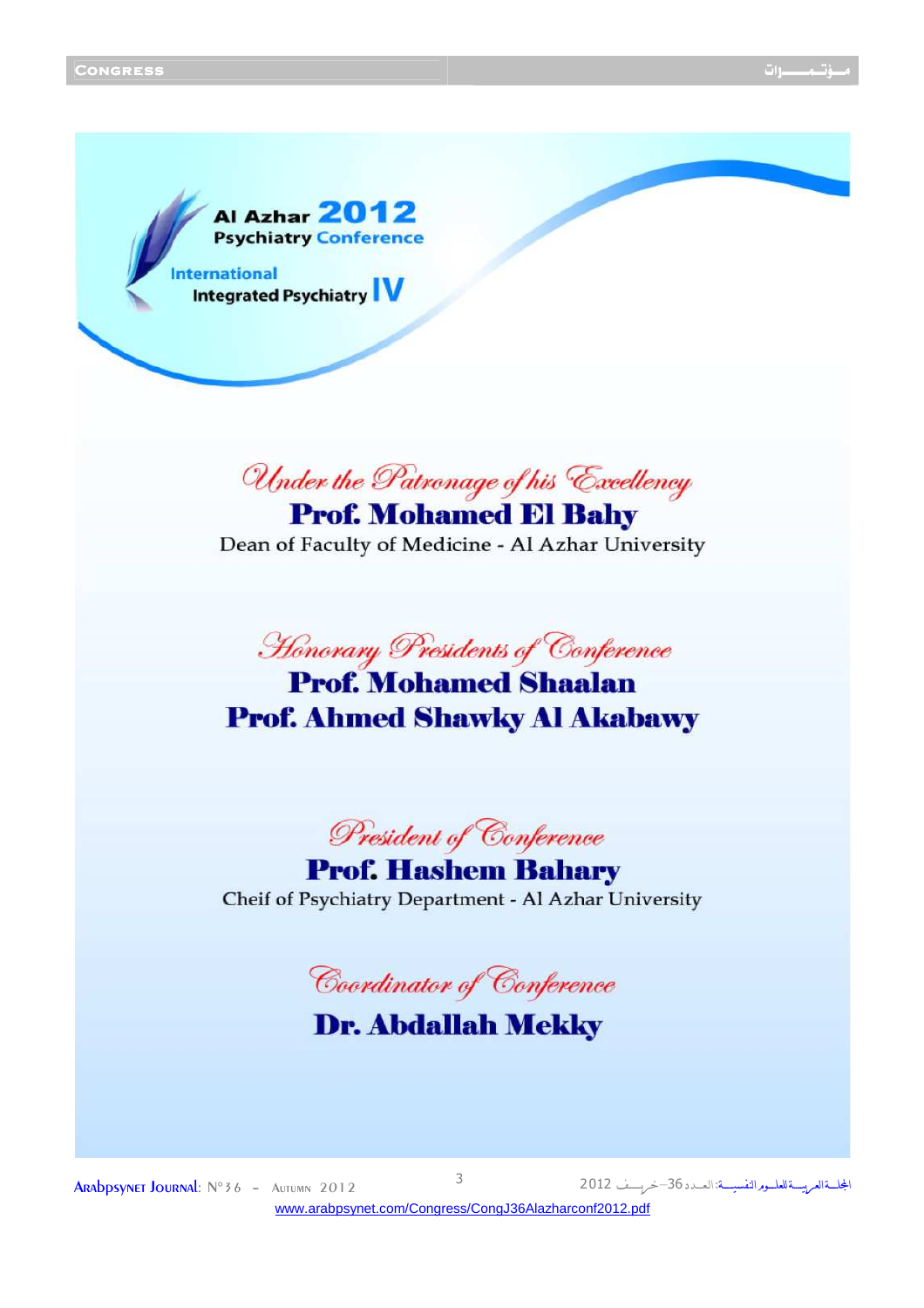**Al Azhar 2012 Psychiatry Conference** 

**Integrated Psychiatry** 

## **Egyptian Psychiatric Association**



Prof. Ahmed Okasha **President of the Egyptian Psychiatric Association** 

**Vice President** Prof. Youssry Abdel Mohsen **Executive Board:** 

Dr. Mostafa Fahmy Prof. Mohamed El Mahdy **Prof. Ismail Youssef** Prof. Tarek Okasha **Prof. Mohamed Ghanem Assist. Prof. Aref Khoweiled**  **Secretary General** Prof. Mostafa Shahin

**Prof. Ahmed Abdel Latif Prof. Hussien Morsi** Prof. Magda Fahmy Prof. Mahmoud Hamoda Prof. Tarek Molokhia Prof. Momtaz Abdel Wahab



### Pedro Ruiz (USA)

President Of The World Psychiatric Association

Dinesh Bhugra (UK) **Levent Kuey (Turkiye)** Tsuyoshi Akiyama (Japan) **Tarek Okasha Edgard E. Belfort (Venezuela)** Michelle B. Riba (USA) **Afzal Javed (Pakistan)** 

PRESIDENT ELECT **SECRETARY GENERAL SECRETARY FOR FINANCE SECRETARY FOR MEETINGS SECRETARY FOR EDUCATION SECRETARY FOR PUBLICATIONS SECRETARY FOR SECTIONS** 

**International** 



**ARAB FEDERATION OF PSYCHIATRISTS President** 

Prof. Abdallah Abdel Rahman (Sudan)



# **Egypt's Early Career Psychiatrists**

**Training Course President** Prof. Ahmed Okasha **Head of Scientific Committee** Prof. Tarek Asaad **Head of Organizing Committee** Prof. Tarek Molokhia

ARADPSYNET JOURNAL: N°36 - AUTUMN 2012 <www.arabpsynet.com/Congress/CongJ36Alazharconf2012.pdf>

المجلسةالعربيسة للعلسور النفسيسة